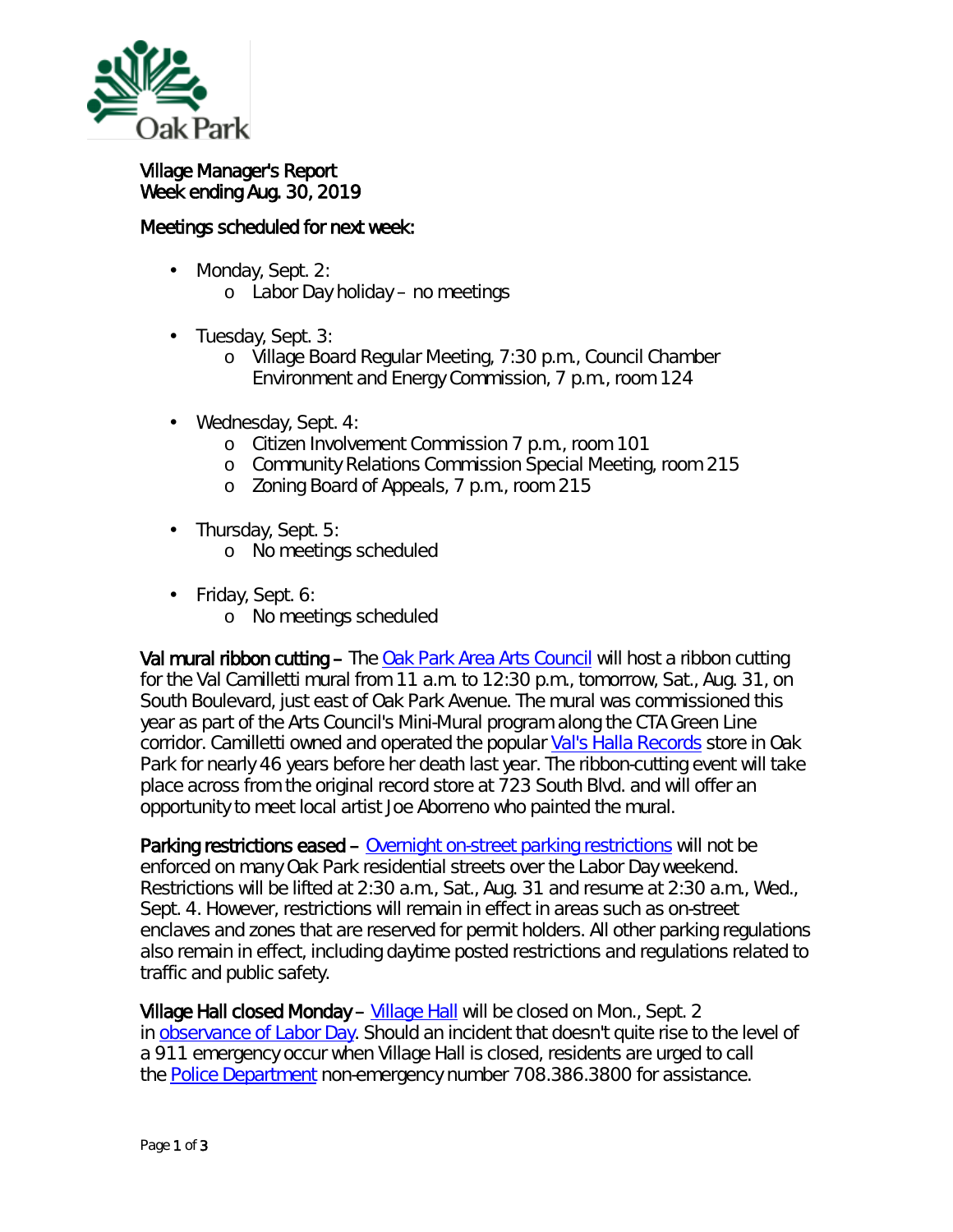Refuse collections delayed – [Refuse, recycling and yard waste collection services](http://www.oak-park.us/village-services/refuse-recycling) will be delayed by the Labor Day holiday. Monday's regular pick-up and all subsequent collections of the week will be delayed one day, with Friday's collection coming on Saturday.

Lake Theatre marquee review – The Community Design Commission this week approved a sign variance for Lake Theater that will allow the owner to replace the three manual marquee boards with electronic signs. Commission members stipulated that the electronic messages must remain static for a minimum of 20 seconds. In addition, the owner is required to follow all other Village Sign Code regulations, such as no animation, no movement, no audio and no off-site advertising. Both the sign owner and contractor indicated that the new electronic signs would not produce any greater illumination than the current signs, but expressed a willingness to make adjustments to the new sign based valid complaints. The new sign is expected to be installed before the end of the year.

FLW Trust request update – The Historic Preservation Commission this week denied requests by the Frank Lloyd Wright Trust for Certificates of Appropriateness to move or demolish 925 Chicago Ave. and alter 931 Chicago Ave. to make way for a visitors' center. Of the 27 citizens who spoke at the hearing, one individual voiced support of the proposal for 931 Chicago Ave. and one was in favor of both proposals. All other speakers opposed the requests. The Historic Preservation Ordinance gives the applicant 15 days to appeal the denials to the Village Board or request a Certificate of Economic Hardship.

Mosquito spraying status – Cooler weather brought a significant drop in mosquito activity, prompting Desplaines Valley Mosquito Abatement District officials to postpone any immediate plans to spray in Oak Park. While West Nile Virus continued to be found in Oak Park traps this week, the relatively low levels remained essentially unchanged from previous weeks. The possibility of spraying remains, however, with mosquito activity often continuing well into October. Should officials schedule spraying, the community will be alerted via the new [emergency notification system,](https://www.oak-park.us/online-services/community-notification-system) social media and other standard communications channels.

Better Lake Street communications update – Since the information campaign related to next year's [Lake Street improvement project](https://betterlakestreet.com/) was presented to Village Board last month, several aspects of the contractor's communications programs have been implemented. Team members have visited nearly every business and office between Austin Boulevard and Harlem Avenue, talking one-on-one with proprietors and dropping off project information cards and window stickers to help customers and employees prepare for the impacts – and benefits – the project will bring. In addition, team members have hosted a family-friendly tent at Thursday Night Out events downtown and installed *Open for Business* signs promoting the project and [website](https://betterlakestreet.com/) in the windows of vacant storefronts in the areas where construction will have the biggest impact.

Madison Street update – With the first layer of pavement and temporary striping to guide motorists now installed on Madison Street, attention has shifted to surface and infrastructure adjustment tasks that must be completed prior to installation of the final surface. Paving is scheduled to start on Sept. 11. Village staff and members of the project team have continued to coordinate messaging with nearby schools to